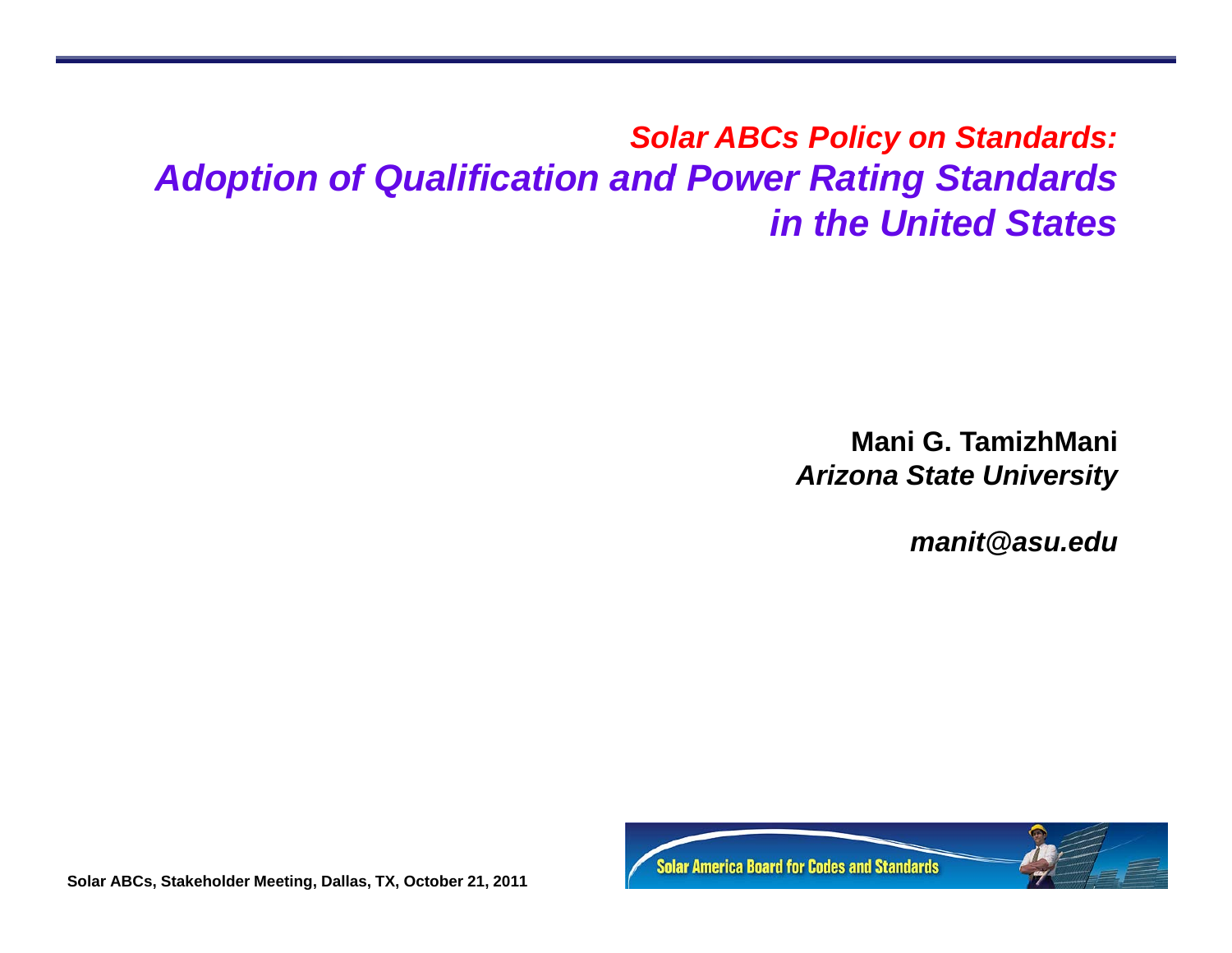## *Solar ABCs Policy on Standards (www.SolarABCs.org)*

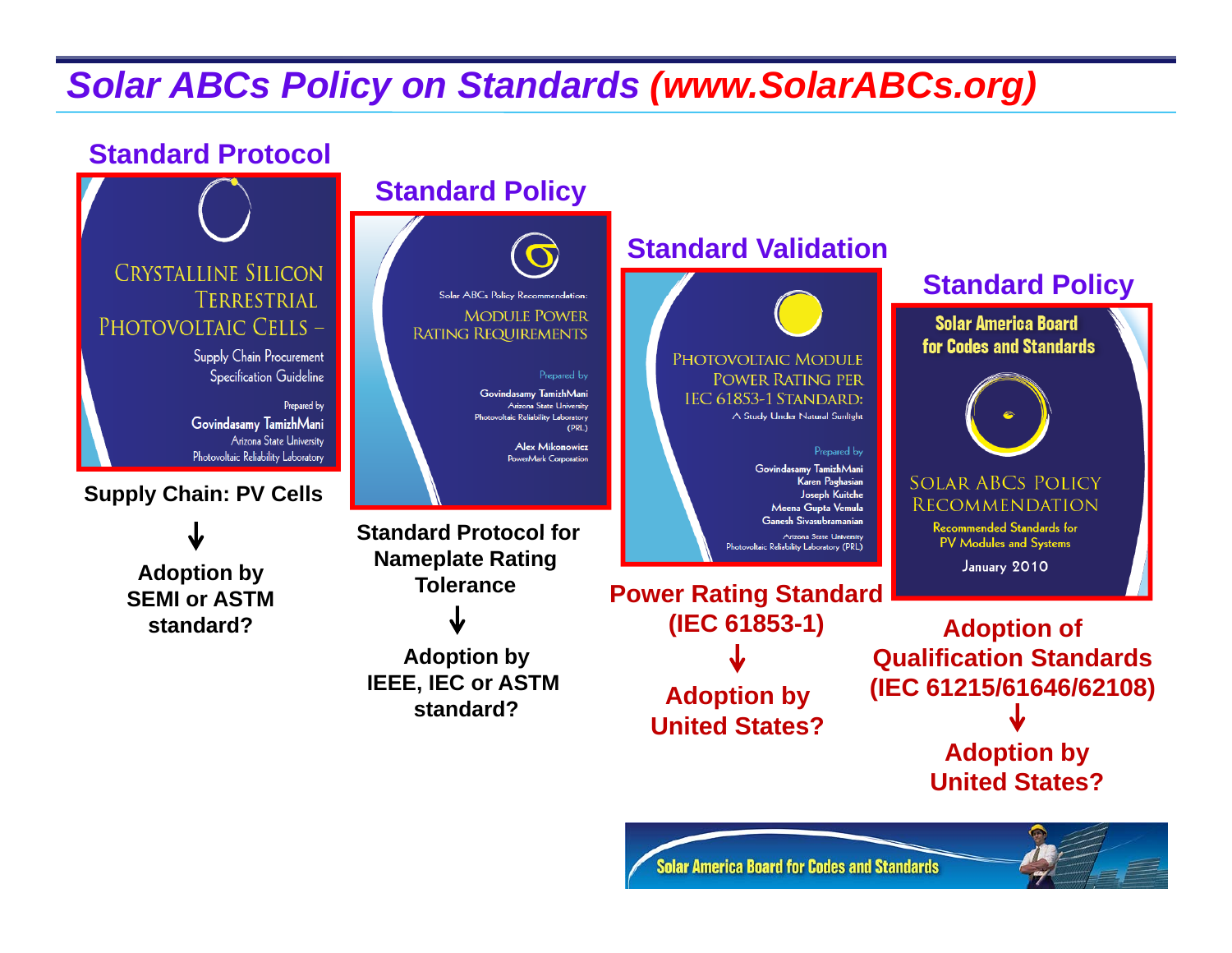#### **IEC 61853‐1 (Power Rating Standard): Motivation and Validation**

#### **Power/energy rating models require performance data at multiple test**  conditions, not just one test condition of STC (25°C; 1000 W/m<sup>2</sup>)

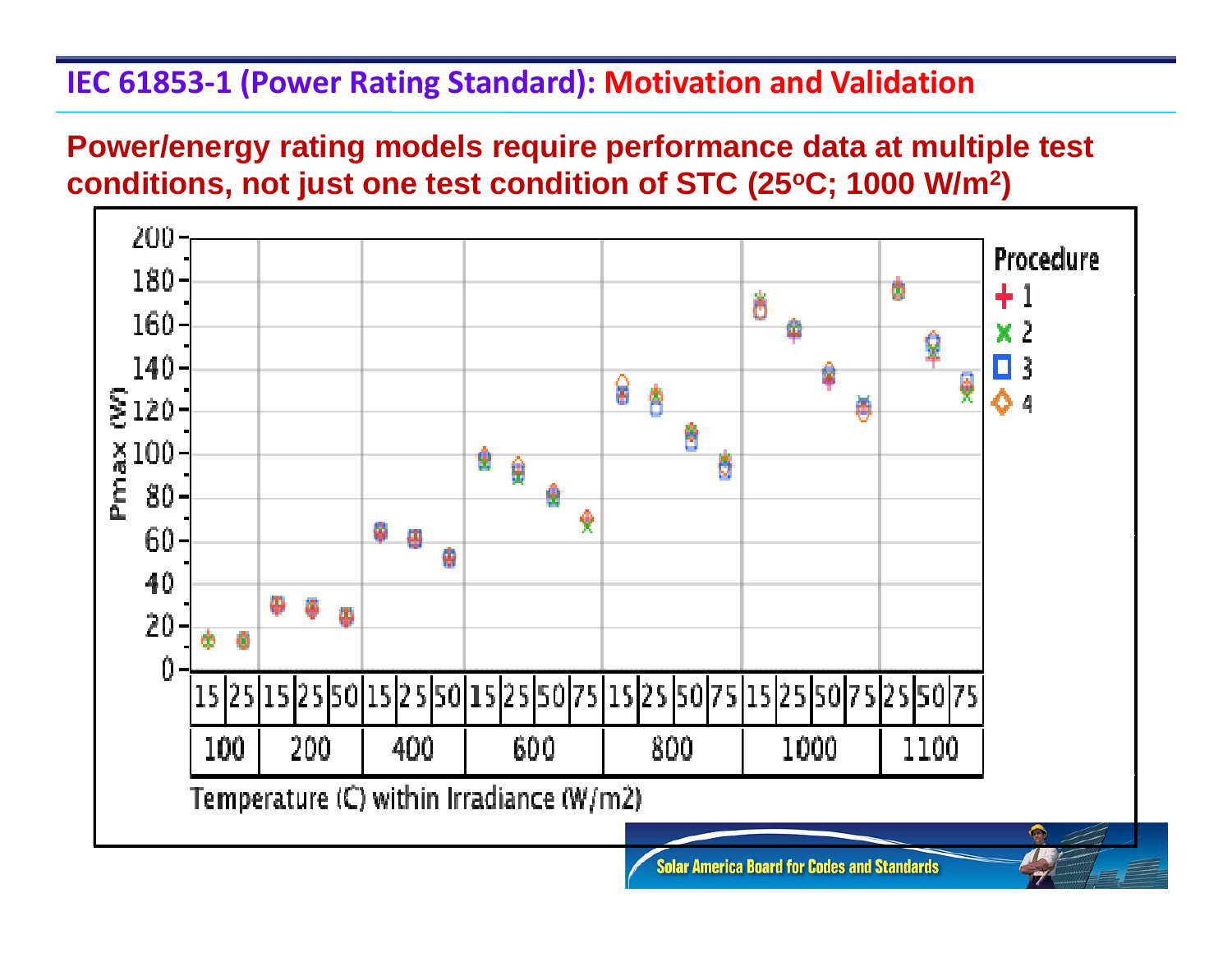#### **IEC 61215/61646/62108 (Qualification Standards): Motivation ‐ Reliability**

# Why focus on PV reliability?



- 1) Long-term Reliable Performance of Modules & Systems Critical to Cost Parity.
- More than 20 years required for most components and systems.  $\bullet$



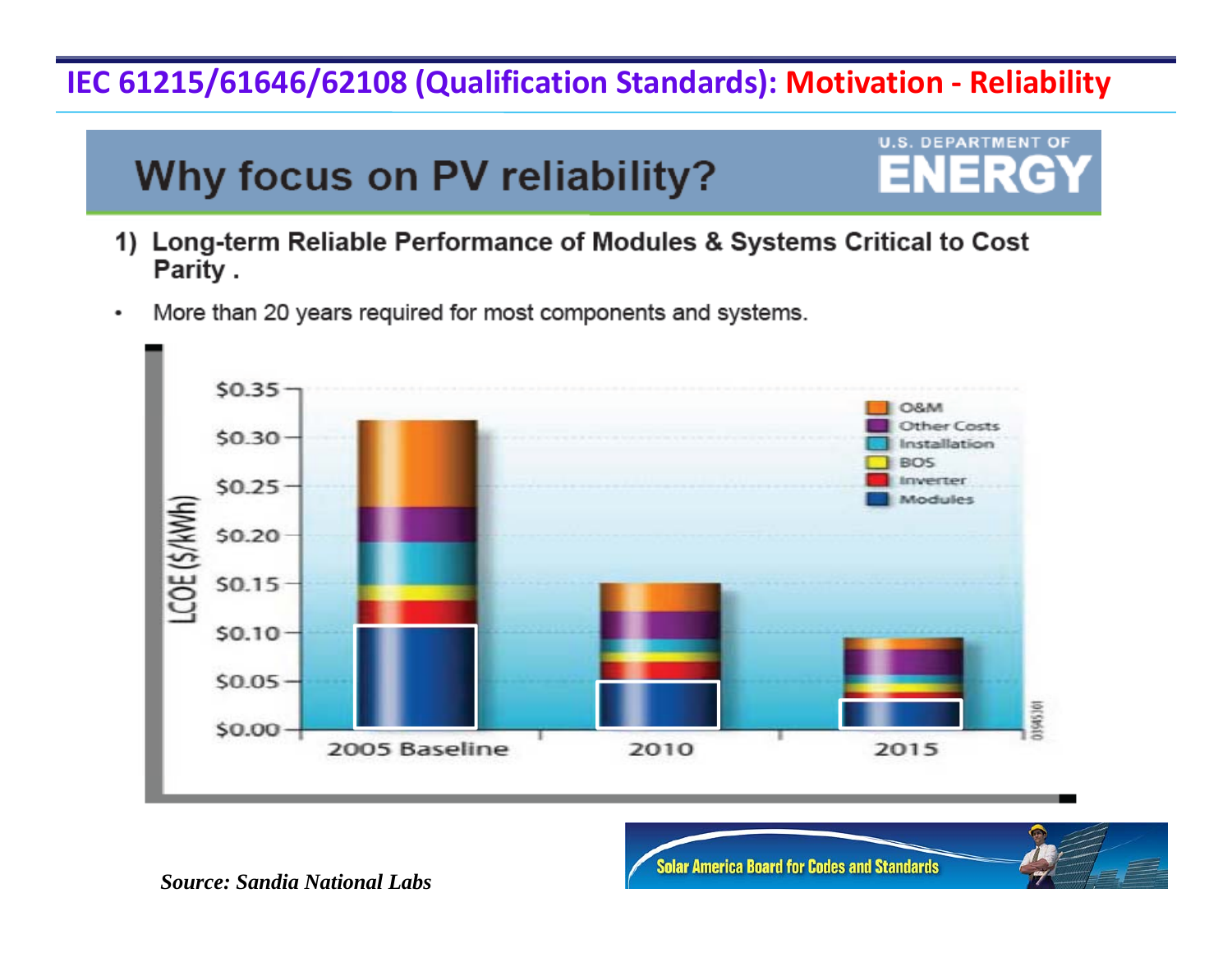#### **IEC 61215/61646/62108 (Qualification Stds): Motivation – No Certification**



**Solar America Board for Codes and Standards**